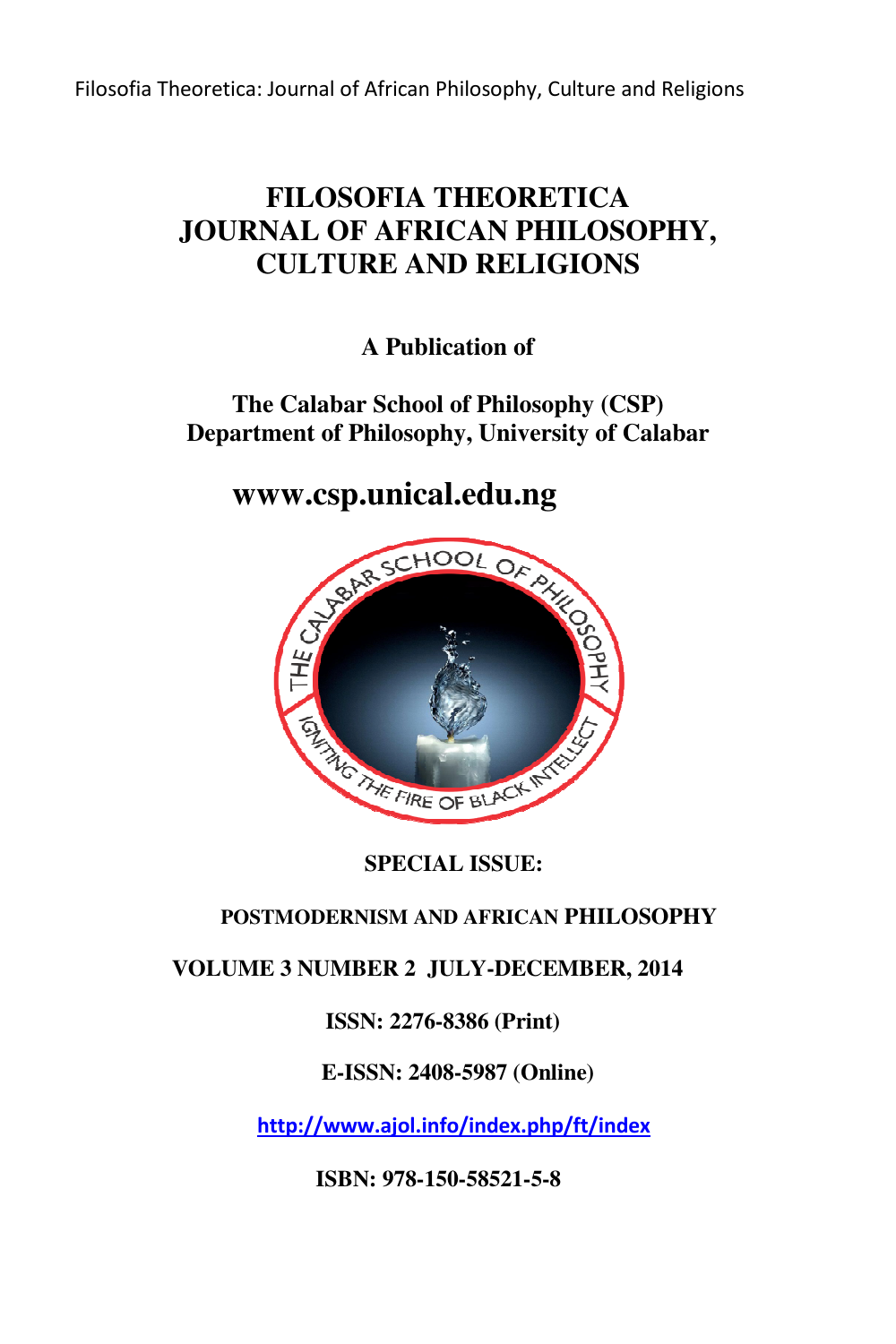## **Editorial Board**

Dr. Jonathan O. Chimakonam Editor-in- Chief Dr. Mesembe I. Edet Assoc. Editor Dr. Mulumba Obiajulu Managing Editor Sunny Nzie Agu Secretary Dr. Oduora O. Asuo Member Lucky U. Ogbonnaya Editorial Assistant Victor Nweke Editorial Assistant Aniyom Grace Computer/Typeset Segun Samuel Graphics

# **Editorial Consultants**

Professor Innocent Asouzu University of Calabar Professor Andrew Uduigwomen University of Calabar Professor Udobata Onunwa<br>
University of Birmingham UK Professor Godfrey Ozumba<br>
University of Calabar Professor Oladele Balogun Olabisi Olabanjo University Professor Udo Etuk University of Uyo Professor Apollos Nwauwa Bowling Green State University Professor Olatunji Oyeshile University of Ibadan Professor Dorothy Olu-Jacob University of Calabar Prof. Uduma O. Uduma **Ebonyi** State University Professor Fainos Mangena University of Zimbabwe

**Filosofia Theoretica: Journal of African Philosophy, Culture and Religions is a publication of the Calabar School of Philosophy. It publishes twice each year, January-June and July-December. Manuscripts are to be submitted electronically to**

filosofiatheoretica@unical.edu.ng

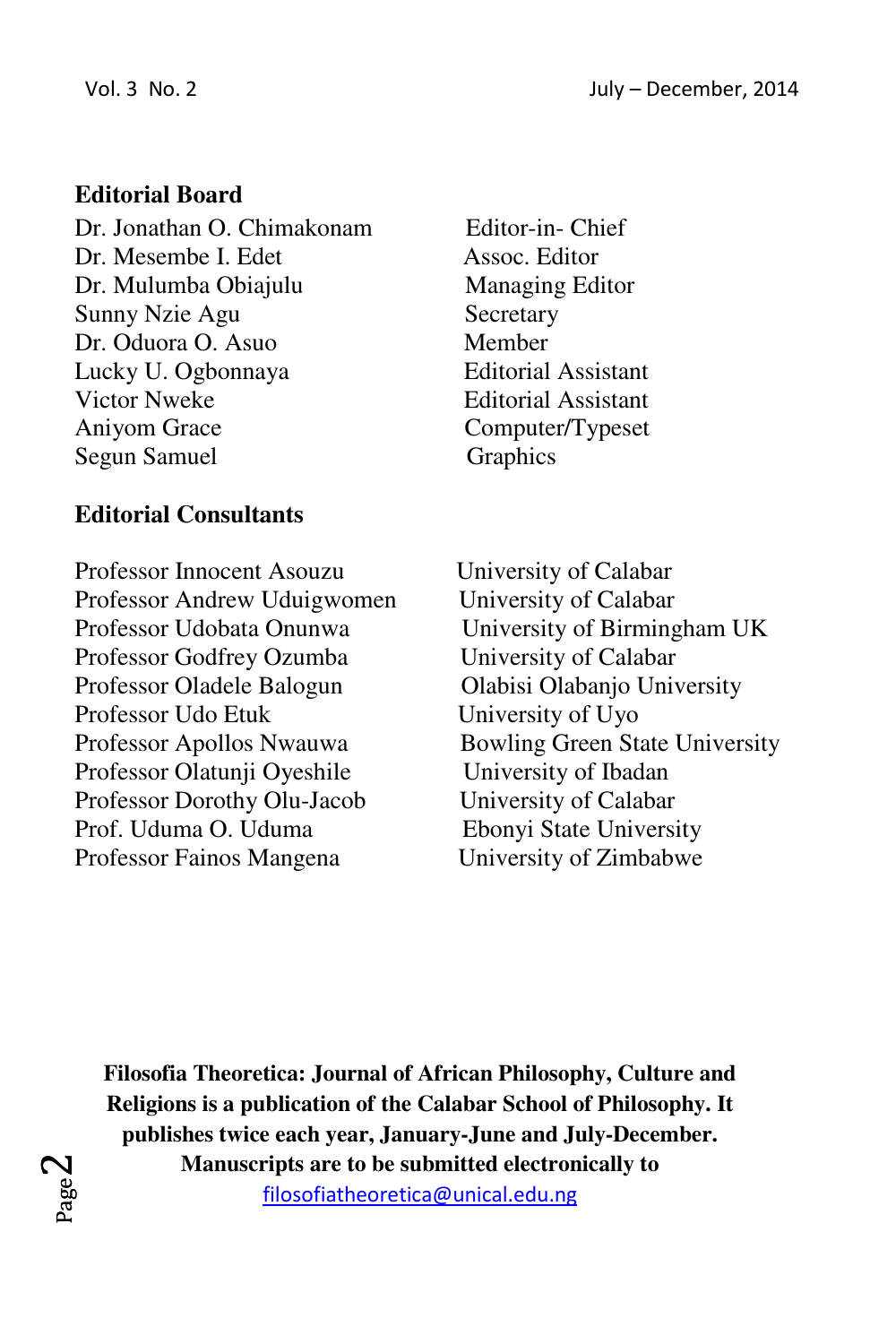#### **Note to Contributors:**

General Information: Filosofia Theoretica Journal of African Philosophy, Culture and Religions is dedicated to the promotion of conversational orientation and publication of astute academic research in African Philosophy, Culture, History, Art, Literature, Science, Education and Religions, etc. The articles submitted to Filosofia Theoretica must be presented in defensive style i.e. defending or promoting some theses and review of books are also covered within the standard range of this journal. The journal has a vision to put Africa and African intellectuals on the global map. However, this does not imply that non-Africans cannot submit articles for consideration insofar as the title fall within the focus of the journal.

**Submission Requirements:** All manuscripts must be original (hence, not under consideration anywhere) and submitted to the editor in MS word format via email: filosofiatheoretica@unical.edu.ng. The entire work can range from 2000 to 6000 words maximum excluding citations with a concise title and a 150 word abstract. Authors are not to place page numbers or paper title (on each page) on the manuscript; we no longer accept endnotes and footnotes. Articles (or parts of articles) in languages other than English will no longer be considered. All submissions must list the author's current affiliation and contact points (location, e-mail address, etc.). In regards to style the Calabar School of Philosophy Documentation Style which is downloadable from the journal's site is the only acceptable reference style. Camera ready manuscripts will receive first preference in the publishing cycle. Any manuscript not well proof read will not be considered for review. All manuscripts are peer-reviewed and those considered acceptable by the editors will be published after recommended corrections free of any charges as quality and originality are the ONLY conditions for publishing essays in this journal.

#### **Aim**:

Majol, South Africa. FILOSOFIA THEORETICA was founded by Jonathan O. Chimakonam in May 2010 and the aim is to make it a world class academic journal with a global brand that would thrive on standard, quality and originality, promoting and sustaining conversational orientation in African Philosophy. It is published twice a year with maximum of ten (10) articles including book review on each volume in both print and online editions with separate ISSN. The Online version is published by

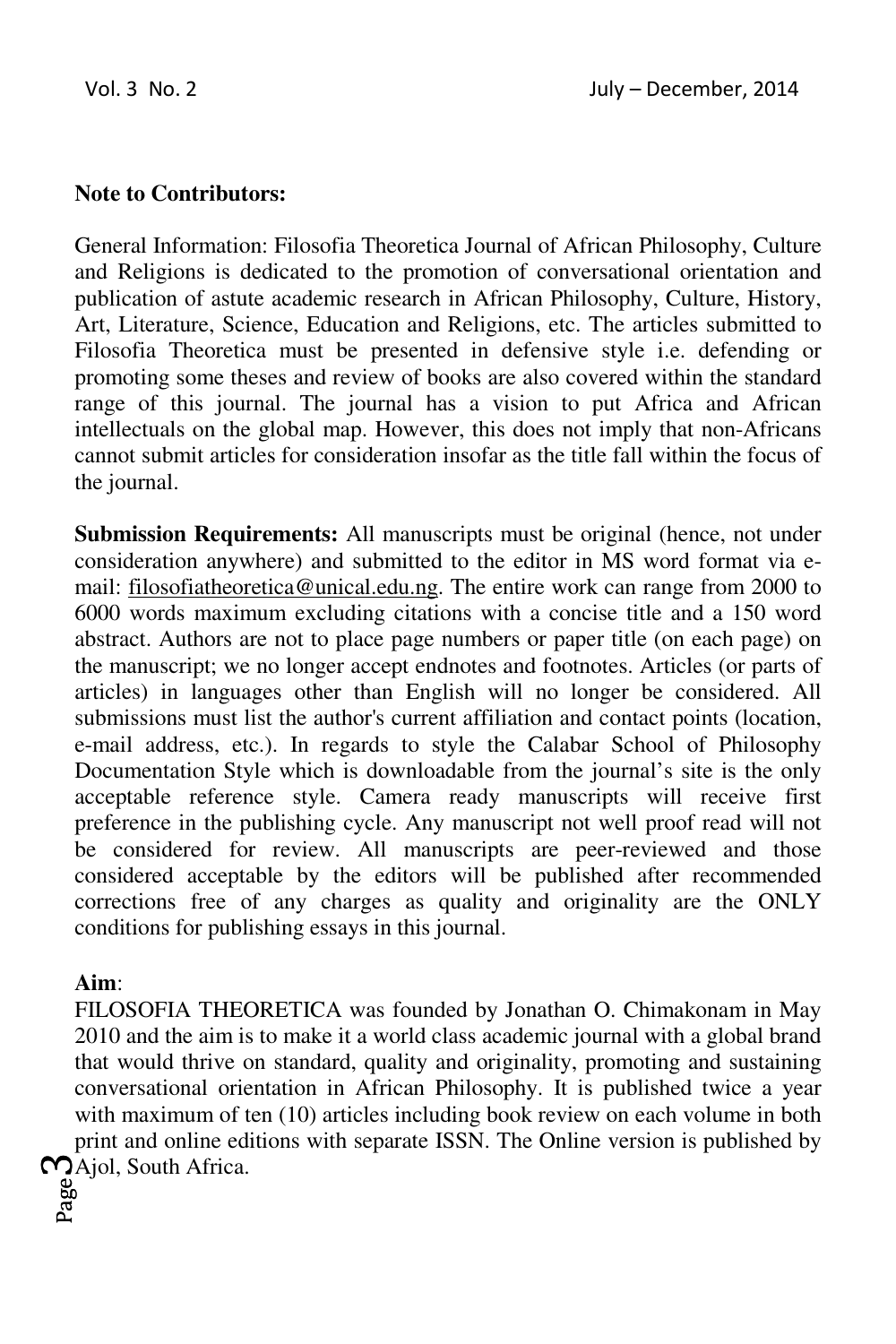#### **Review Process:**

Generally, Editors should be able to reach a decision including recommending corrections if any or acceptance of any paper within three months of receipt which is communicated to the author subsequently. Authors are therefore advised to avoid needless correspondences. Also, Editors are not committed to the views expressed in articles. Contributors may receive one copy of the journal free of charge but additional copies may be obtained at the normal price. Copyright to articles published in the journal shall remain vested with the journal. All correspondences including subscription, copyright and sponsorship to the Editor via: filosofiatheoretica@gmail.com or csp.info@unical.edu.ng Visit us at:

www.csp.unical.edu.ng, www.africanphilcongress.com, or at: http://www.ajol.info/index.php/ft/index http://www.worldcat.org/oclc/813461588

#### **Indexing Information:**

Filosofia Theoretica is indexed by many depositories such as Ajol, Google Scholar, OCLC Worldcat, Archive.org, Scribd, Academia.edu, AfricaBib, Stanford.edu, etc. This makes essays published in the journal widely accessible.

#### **Contact:**

C/O, Editor Filosofia Theoretica: Journal of African Philosophy, Culture and Religions, The Calabar School of Philosophy, Department of Philosophy, University of Calabar, Calabar. PO BOX 3684, Cross River State, Nigeria. Telephone: +234-7035254923 E-mail: csp.info@unical.edu.ng

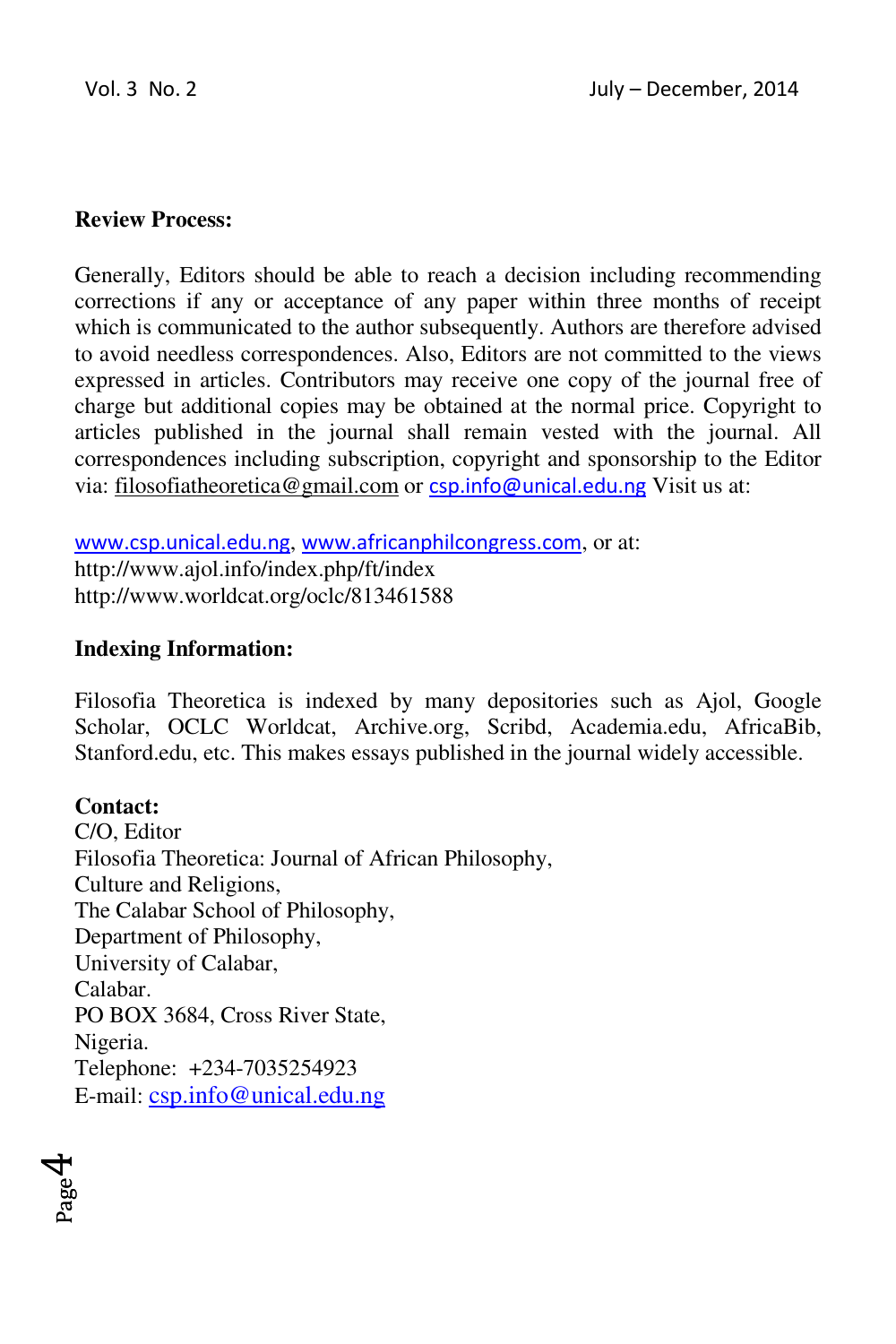# *Editorial*

Our readers who have read the previous issues of this journal know exactly what to expect in this Volume 3 Number 2. Like we always say, Filosofia Theoretica has emerged as one of the vocal outlets for rigorous essays on African philosophy and sundry fields. Now, we encourage contemporary African philosophers to engage in critical discussions aimed at building an architectonic individual-based episteme for African philosophy in keeping with our founding principle of promoting and sustaining conversational African philosophy. This special issue is dedicated to the theme of postmodernism where African philosophy is presented as a postmodern resistance to the hegemony of Western philosophy.

To this end, Joseph Agbo writing from Ebonyi State University explored some nagging issues on the post-modern scientific thoughts of Thomas Kuhn and Paul Feyerabend taking special interest on their Implications for Africa. For those hoping to see the foot-prints of postmodernism on African thought and a lucid textual interpretation of Kuhn and Feyerabend,, this essay is a must read.

And from Obafemi Awolowo University Ile-Ife, Jacob Adetolu writes on the subject of Religion, Postmodernism and Postmodern Scholarship in Africa. This essay makes a stunning reading on the appraisal of postmodernism in a broader sense and specifically in the area of postmodern scholarship in the discipline of religious studies in Africa. This essay is critical, prescriptive and novel most of all.

Writing from the University of Nigeria, Nsukka Dr.Augustine Atabor discusses the question of objectivity, its implications for the social sciences in the era of postmodernism and in particular, from an African perspective. Those who know the importance of objectivity in any philosophical discourse would relish the idea of an African philosophy perspective to it.

Also from the Obafemi Awolowo University Ile-Ife writes David Oyedola on The Culture-oriented Bias of African Philosophical Inquiry. Does culture merely influence a philosophy or is culture philosophy? What sort of influence has African culture on African philosophy? Questions like these inform the critical investigations carried out by the author in this deeply incisive essay. Those who cherish surprising and unexpected insights would love this essay.

 $\mathbf{L}$ African thought in one piece of adorable writing. Any serious scholar would love Coming from the Federal University Lafia, Dr. Isaiah Negedu writes on the Scientific Progress and Postmodern Culture: The African Experience. This scintillating essay welds the radicalism of postmodernism and the dynamism of

 $\frac{a}{b}$  read this essay.<br>Dr. Jonath Dr. Jonathan Chimakonam writing from the University of Calabar dwells on the curious subject of Ududo Reasoning in African Thought as a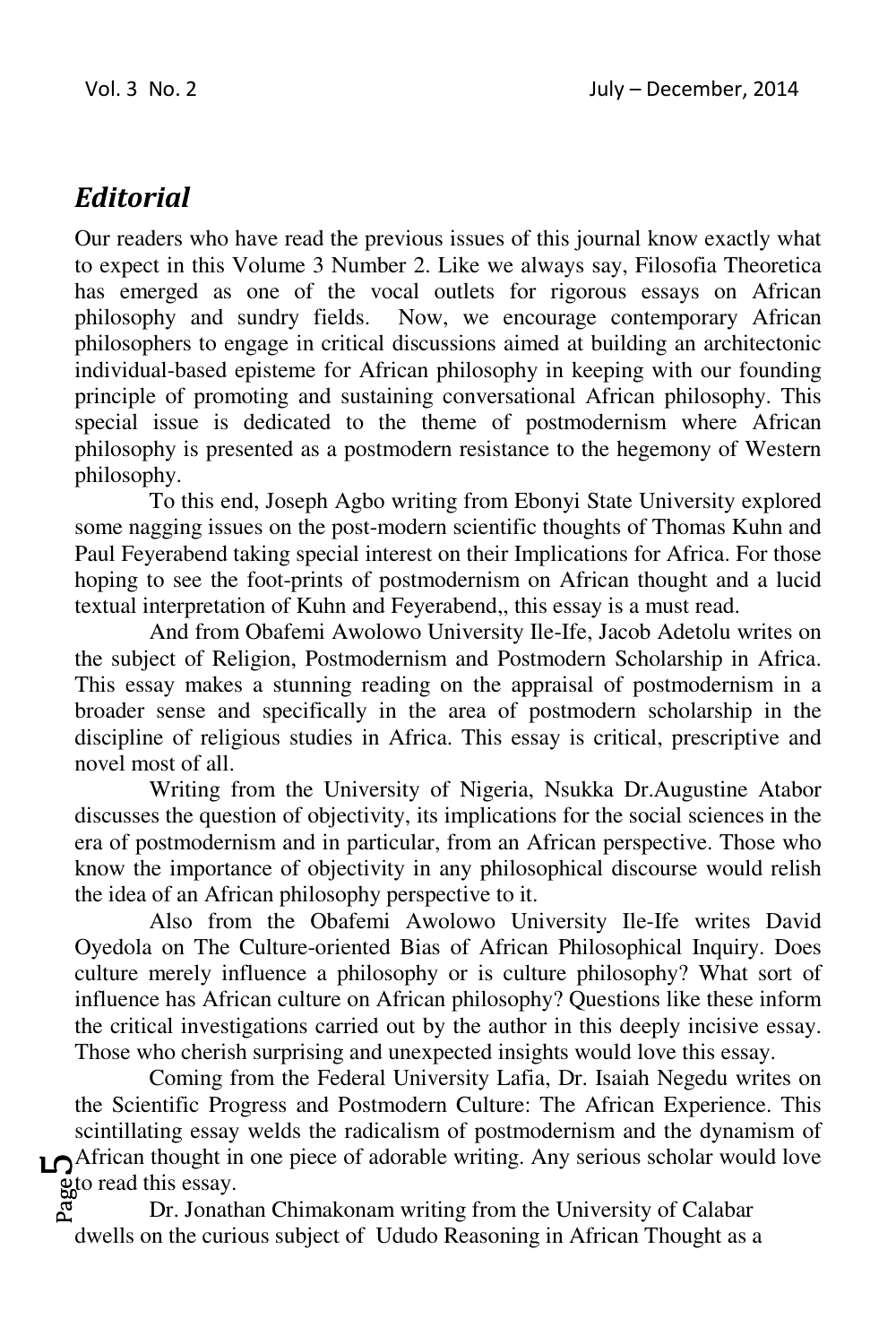Postmodern Formalist Method in Logic. All logic freaks and indeed, every scholar who love to read original thoughts would find this essay quite compelling.

Also from the University of Calabar writes Segun Samuel writes on the controversial Prefix "African" and its Implication for Philosophy in Africa. All those who enjoy the writing style of the greats like Peter Bodunrin would love this essay. Segun unleashes his arguments with rare candor that makes for joyous reading.

And from far away University of Zimbabwe, Prof. Fainos Mangena inquires: Can Africana Women truly embrace Ecological Feminism? Those who are keen on the subject of feminism and the debates on environmental philosophy and Africana agitations cannot afford not to read this new and fresh perspective.

And finally from the Erasmus University Netherlands, Prof. Heinz Kimmerle sends in his review of Sophie Oluwole's mind-bugling book on *Socrates and Orunmila: Two Patron Saints of Classical Philosophy*, first published by the German-based Journal *Confluence* (2014). To the duo of Kimmerle and the editorial management of *Confluence*, we owe enormous gratitude for granting us the permission to reprint this scintillating review here. Those who wish to read a great summary of the book on the great Greek thinker Socrates and the Great Yoruba thinker Orunmila would have Kimmerle to thank. Oluwole's book is curious; the review of it by Kimmerle is superb.

As this is a Special Issue of Filosofia Theoretica focusing on Postmodernisn and African Philosophy, we enjoin African and scholars in African thought to freely send in their comments or discussions on any of the essays in this issue for publication in a subsequent issue. Comments and discussions should not exceed 750 words on a 12 point time new roman. We are glad to serve you once again this intellectual menu. An anonymous African thinker once said that if the agama lizard fell from the top of iroko and no one praised him, he will nod his head and praise himself. We praise our contributors who are the real heroes ceaselessly penning down essays that promote and sustain conversational African philosophy. *Hakuna Matata!* 

#### **Editor -in- Chief**

Page 6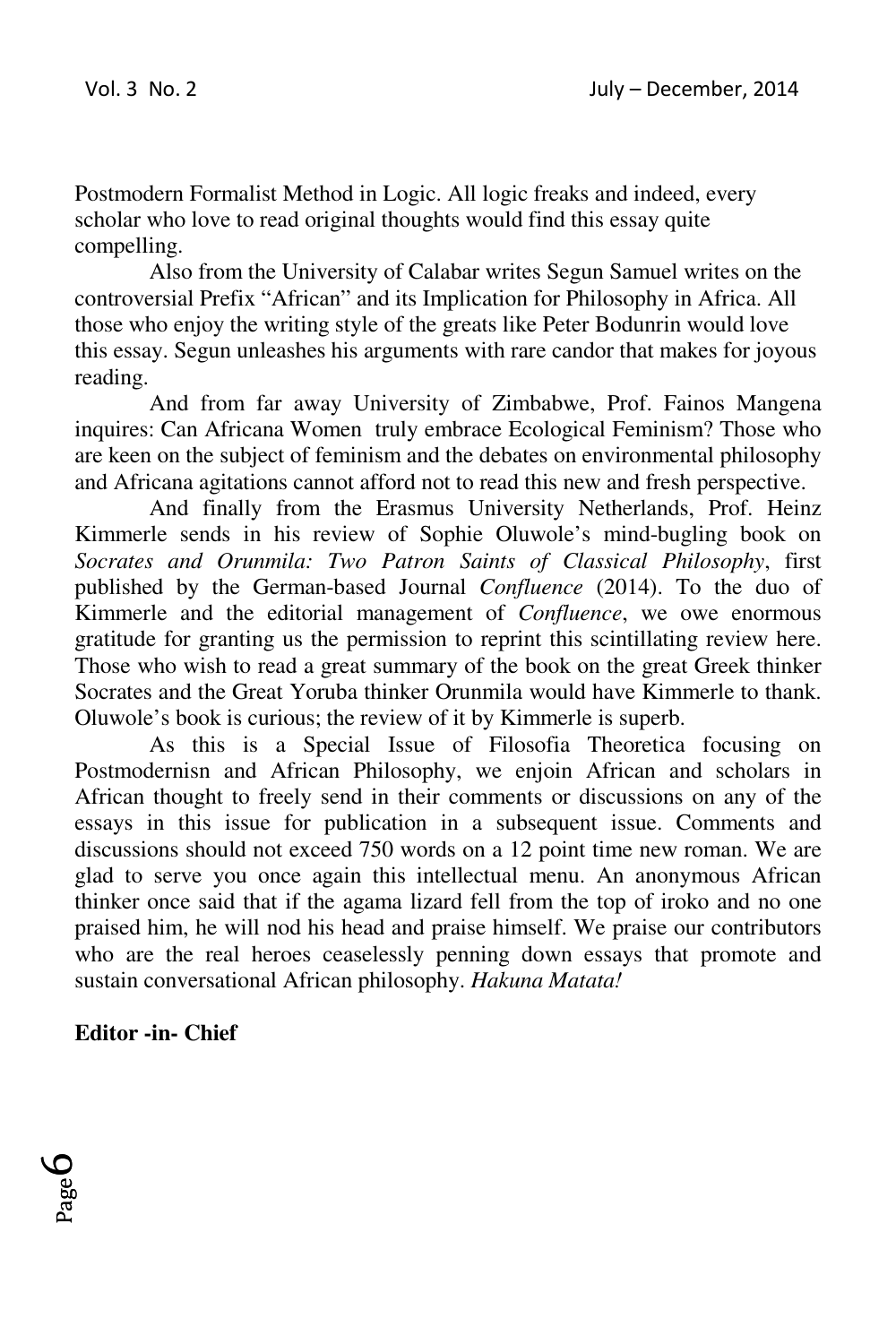#### **CONTENTS**

#### **Editorial 5-6**

**The Post-Modern Scientific Thoughts of Thomas Kuhn and Paul Feyerabend: Implications for Africa**  *Joseph N. AGBO* 9-37

**Religion, Postmodernism and Postmodern Scholarship in Africa**  *Jacob O. ADETOLU*38-49

**The Question of Objectivity, its Implications for the Social Sciences in the Era of Postmodernism: Africa in Perspective**  *Augustine A. ATABOR* 50-61

**The Culture-oriented Bias of African Philosophical Inquiry**  *David A. OYEDOLA* 62-80

**Scientific Progress and Postmodern Culture: The African Experience**  *Isaiah NEGEDU* 81-89

**Ududo Reasoning in African Thought: A Postmodern Formalist Method for Logic**  *Jonathan O. CHIMAKONAM* 90-105

**The Prefix "African" and its Implication for Philosophy in Africa**  *Samuel T. SEGUN* 106-123

**Can Africana Women truly embrace Ecological Feminism?**  *Fainos MANGENA* 124-139

**An Amazing Piece of Comparative Philosophy** *Heinz KIMMERLE* 140-142

Page  $\blacktriangleright$